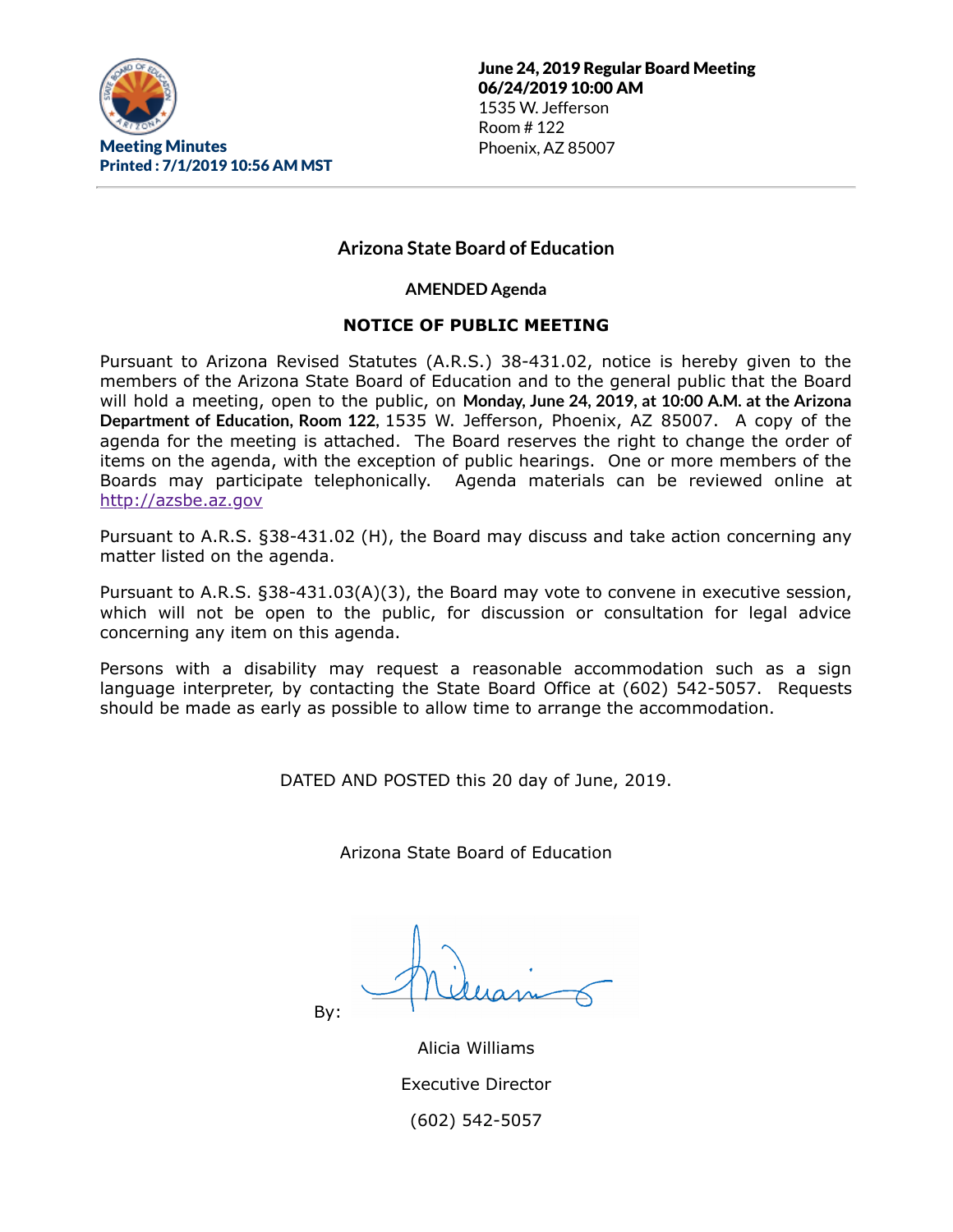10:00 a.m. CALL TO ORDER, PRAYER, PLEDGE OF ALLEGIANCE, NATIONAL ANTHEM AND ROLL CALL

#### **Attendees**

#### **Voting Members**

Calvin Baker, Board Member Patricia Welborn, Board Member Christine Burton, Board Member by phone Michele Kaye, Board Member Lucas Narducci, President Kathy Hoffman, Superintendent of Public Instruction Armando Ruiz, Board Member by phone

#### 1. BUSINESS REPORTS

A. President's Report

President Narducci informed the Board that he did not have updates to report.

B. Superintendent's Report

Superintendent Hoffman recognized Susan Griffon, from Phoenix Union High School District, she also recognized Caitlyn Drake, from the Arizona Department of Education, and concluded by providing updates on Department activities.

- 1. Educator Recognition
- 2. Department Staff Recognition
- 3. Update on Department activities
- C. Executive Director's Report

Executive Director Williams provided updates on Board staff activities and on the upcoming Board retreat.

- 1. Update on Board staff activities
- 2. Update on Board Retreat

#### 2. CALL TO THE PUBLIC

Marcia Cox, representing herself, submitted a Call to the Public Request to Speak Form and addressed the Board

Nichole Cohen, representing herself, submitted a Call to the Public Request to Speak Form and addressed the Board

Mark Del Maestro, representing himself, submitted a Call to the Public Request to Speak Form and addressed the Board

Dr. Mark Joraanstad, representing the Arizona School Administrators, submitted a Call to the Public Request to Speak Form and addressed the Board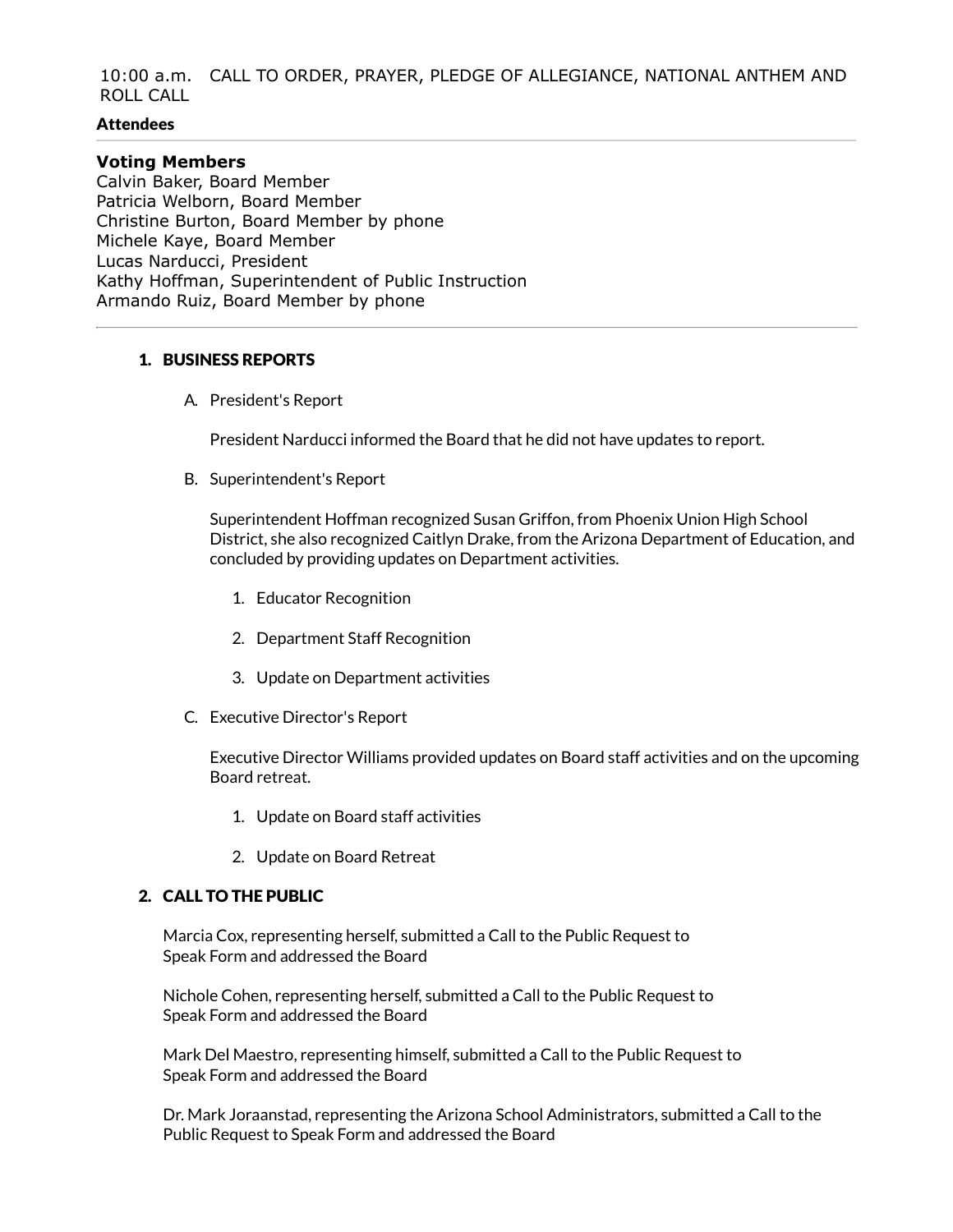Christine Accurso, representing herself, submitted a Call to the Public Request to Speak Form and addressed the Board

### 3. CONSENT AGENDA

Member Welborn pulled item 3E for discussion.

Member Kaye pulled item 3I for discussion.

A motion was made to approve items 3A-3D and 3F, 3G, 3H, 3J, 3K, and 3L from the consent agenda.

Motion passed 7-0.

Motion made by: Michele Kaye Motion seconded by: Calvin Baker Voting: Calvin Baker - Yes Patricia Welborn - Yes Christine Burton - Yes Michele Kaye - Yes Lucas Narducci - Yes Kathy Hoffman - Yes Armando Ruiz - Yes

- A. Approval of the Arizona State University Special Education educator preparation program leading to educator certification
- B. Approval of the University of Phoenix Elementary Education educator preparation program leading to educator certification
- C. Approval of the American College of Education Educational Leadership educator preparation program leading to educator certification
- D. Approval of the addition of degrees to the degree matrix to meet the Subject Matter Expert certificate degree requirement and subject knowledge exam waiver
- E. Approval of ACT and SAT Cut Score Recommendations

Audra Ahumada, representing the Arizona Department of Education, presented information to the Board.

Matt Strom, representing Queen Creek Unified School District, presented information to the Board.

It is recommended that the Board approve the recommended Menu of Assessments Cut Scores for ACT and SAT.

Motion passed 7-0.

Motion made by: Calvin Baker Motion seconded by: Michele Kaye Voting: Calvin Baker - Yes Patricia Welborn - No Christine Burton - Yes Michele Kaye - Yes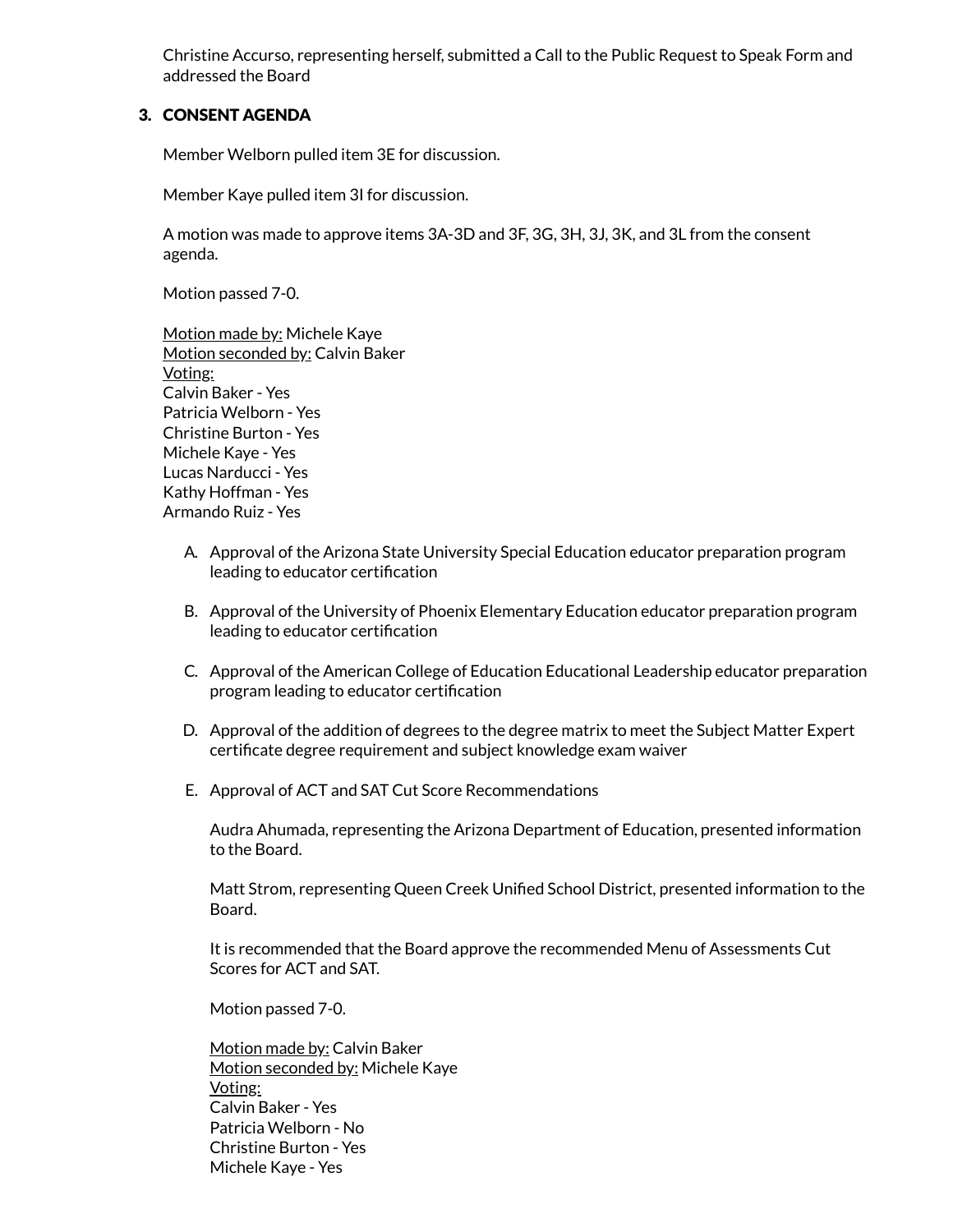Lucas Narducci - Yes Kathy Hoffman - Yes Armando Ruiz - Yes

- F. Approval of the Move on When Reading (MOWR) LEA and charter school literacy plans for release of K-3 Reading Base Support Funds
- G. Approval of the contract with the Arizona State Board of Education and the United States Department of Agriculture for the Fresh Fruit and Vegetable Program
- H. Approval of the contract with the Association State Public Health Nutritionist's Mini Collaboration Improvement and innovation Network (COIIN): Farm to Early Care Education (ECE) Project
- I. AMENDED Approval of the Funding Summary and School Awards for the FY 2020 School Safety Program - AMENDED

Melissa Conner, representing the Arizona Department of Education, presented information to the Board.

Callie Kozlak, representing the Arizona Department of Education, presented information to the Board.

Member Kaye made a motion that the Board approve the FY2020 School Safety Program Funding Summary based on 114 previously approved sites and the FY2020 School Safety Program Awardees.

Deputy Director Baden suggested that the Arizona Department of Education bring a recommendation on how to spend the additional money to the August Board meeting.

Motion made by: Michele Kaye Motion seconded by: Patricia Welborn Voting: Calvin Baker - Yes Patricia Welborn - Yes Christine Burton - Yes Michele Kaye - Yes Lucas Narducci - Yes Kathy Hoffman - No Armando Ruiz - Yes

- J. Approval of the Special Education Advisory Panel's proposed new members, renewing members, and those with role changes
- K. Approval of appointment to the Professional Practices Advisory Committee
	- 1. Resume and Application of Appointee Supporting Documents
- L. Approval of the hearing officer's recommendations to deny the appeal for certification for reasons that do not involve immoral or unprofessional conduct for Thomas Romano, Case No. 2019-001

# 4. CALL TO THE PUBLIC

**The Board recessed at 11:30 a.m. and reconvened at 11:39 a.m.**

Executive Director Williams noted that all comments made electronically were provided to State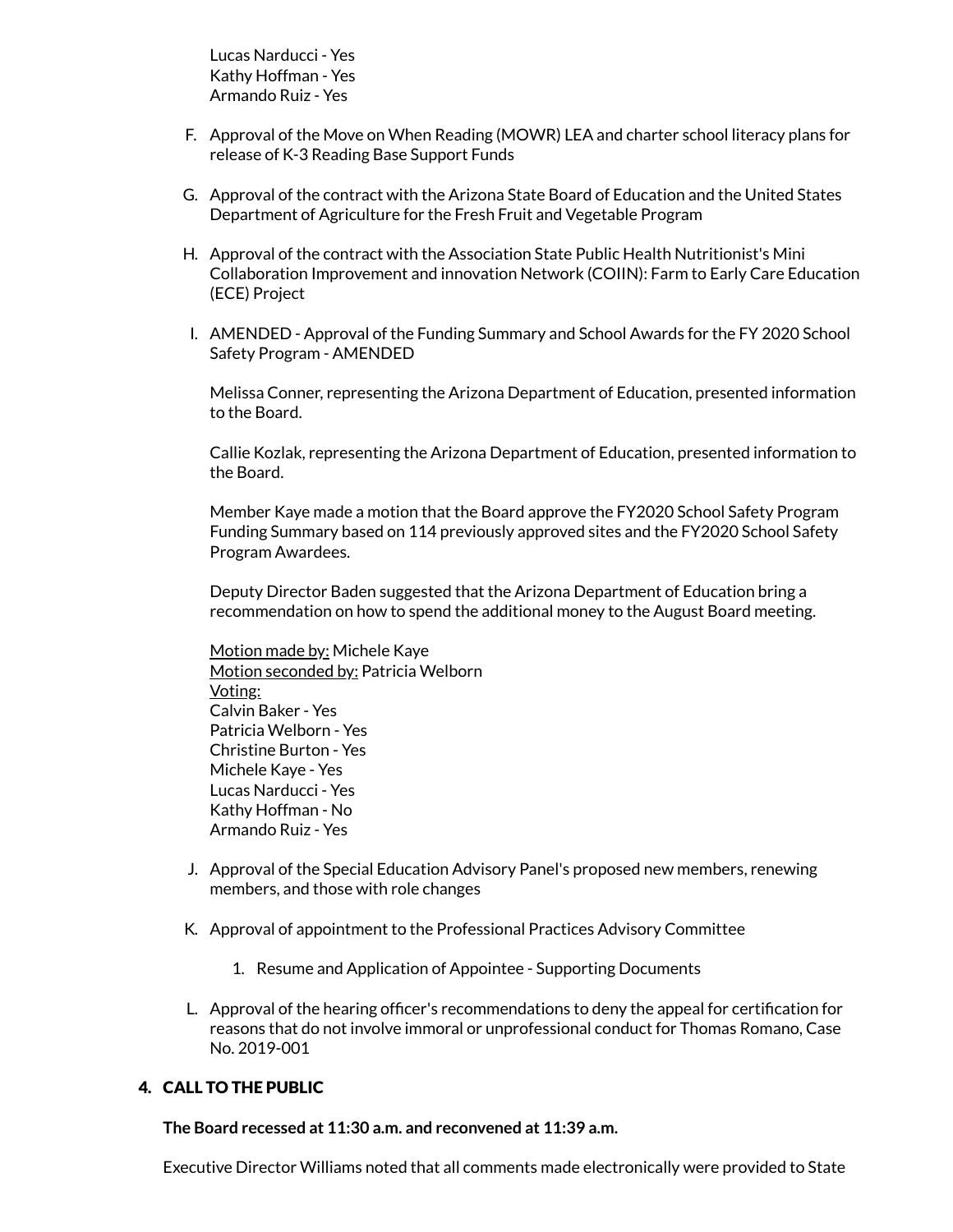Board members prior to the Board meeting.

Senator Sylvia Allen, representing herself, submitted a Call to the Public Request to Speak Form and addressed the Board

Representative Kelly Townsend, representing herself, submitted a Call to the Public Request to Speak Form and addressed the Board

Superintendent Diane Douglas, representing herself, submitted a Call to the Public Request to Speak Form and addressed the Board

Marcia Cox, representing herself, submitted a Call to the Public Request to Speak Form and addressed the Board

Karen Lambourne, representing herself, submitted a Call to the Public Request to Speak Form and addressed the Board

Angelina Ridenour, representing Purple for Parents, submitted a Call to the Public Request to Speak Form and addressed the Board

Michael Clark, representing Center for Arizona Policy, submitted a Call to the Public Request to Speak Form and addressed the Board

Tammy S. for Glen Spencer, representing Aunt Rita's Foundation, submitted a Call to the Public Request to Speak Form and addressed the Board

Christine Sbacea, representing herself, submitted a Call to the Public Request to Speak Form and addressed the Board

Marlene Hinton, representing herself, submitted a Call to the Public Request to Speak Form and addressed the Board

Catherine Barrett, representing Purple for Parents, submitted a Call to the Public Request to Speak Form and addressed the Board

Nichole Cohen, representing herself, submitted a Call to the Public Request to Speak Form and addressed the Board

Pat Lister, representing herself, submitted a Call to the Public Request to Speak Form and addressed the Board

Frank Lister, representing himself, submitted a Call to the Public Request to Speak Form and addressed the Board

Brad Bilski, representing himself, submitted a Call to the Public Request to Speak Form and addressed the Board

Sharon Moss, representing herself, submitted a Call to the Public Request to Speak Form and addressed the Board

Scott Weinberg, representing Purple for Parents, submitted a Call to the Public Request to Speak Form and addressed the Board

Ashley Davis, representing herself, submitted a Call to the Public Request to Speak Form and addressed the Board

Lesa Antone, representing herself, submitted a Call to the Public Request to Speak Form and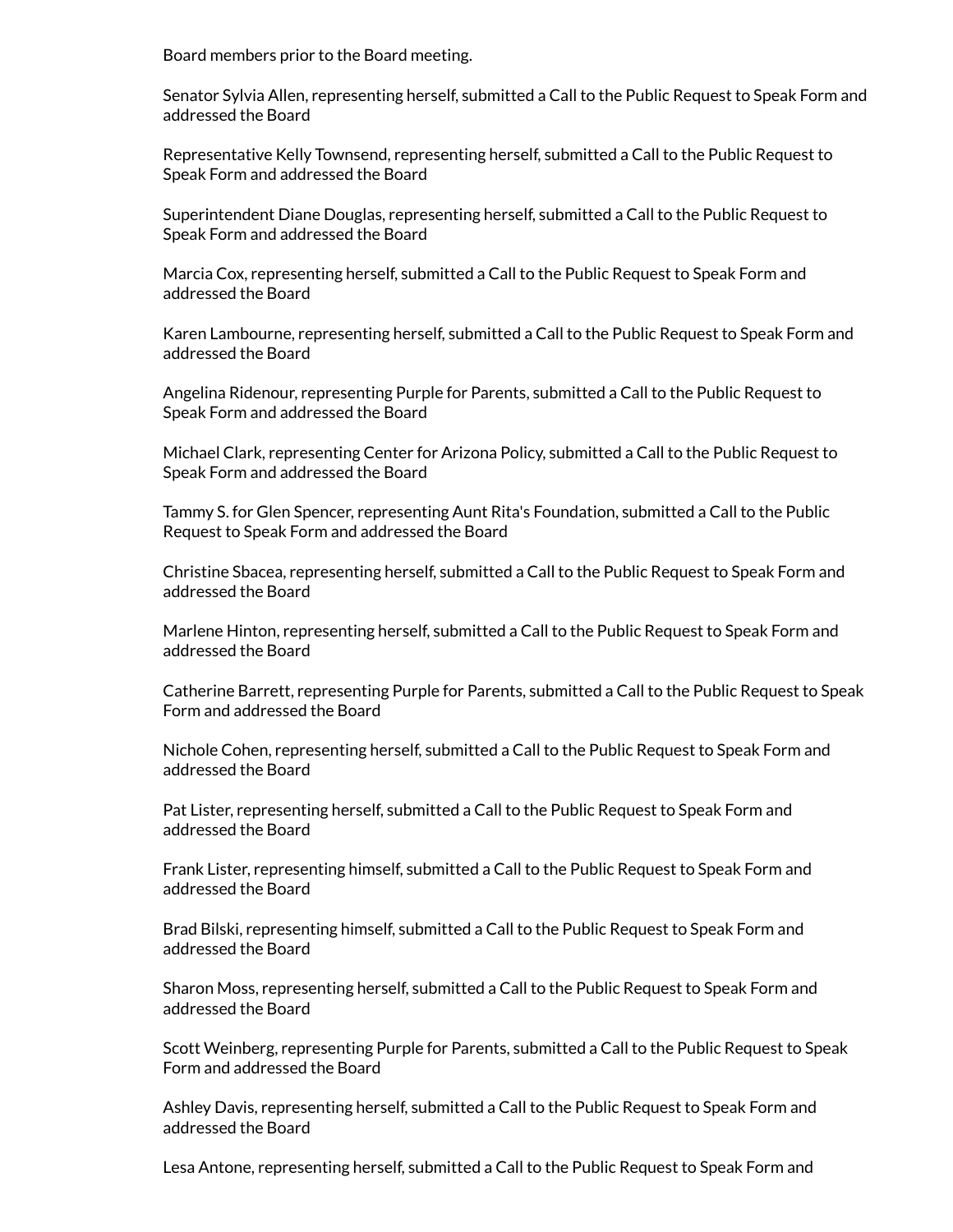#### addressed the Board

Forest Moriarty, representing Purple for Parents, submitted a Call to the Public Request to Speak Form and addressed the Board

Jennifer Reynolds, representing Mommy Lobby Arizona, submitted a Call to the Public Request to Speak Form and addressed the Board

Kristen Williamson, representing herself, submitted a Call to the Public Request to Speak Form and addressed the Board

Madeline Adelman, representing GLSEN Phoenix, submitted a Call to the Public Request to Speak Form and addressed the Board

Velvet Jones, representing herself, submitted a Call to the Public Request to Speak Form and addressed the Board

Anna Varney, representing herself, submitted a Call to the Public Request to Speak Form and addressed the Board

Holly Brimhall, representing herself, submitted a Call to the Public Request to Speak Form and addressed the Board

Julie Spilsbury, representing herself, submitted a Call to the Public Request to Speak Form and addressed the Board

Jamie Snow, representing herself, submitted a Call to the Public Request to Speak Form and addressed the Board

Jasan Val Cruz, representing Arizona Coalition to End Sexual & Domestic Violence, submitted a Call to the Public Request to Speak Form and addressed the Board

Maren Butcher, representing Big Ocean Women, submitted a Call to the Public Request to Speak Form and addressed the Board

Gina Rey, representing Mommy Lobby Arizona, submitted a Call to the Public Request to Speak Form and addressed the Board

Lisa Fink, representing Mommy Lobby Arizona, submitted a Call to the Public Request to Speak Form and addressed the Board

Kristi Bencomo, representing Mommy Lobby Arizona, submitted a Call to the Public Request to Speak Form and addressed the Board

Julie Mills, representing herself, submitted a Call to the Public Request to Speak Form and addressed the Board

Dolores Austin, representing herself, submitted a Call to the Public Request to Speak Form and addressed the Board

Linda Rizzo, representing herself, submitted a Call to the Public Request to Speak Form and addressed the Board

Kurt Rohrs, representing himself, submitted a Call to the Public Request to Speak Form and addressed the Board

Gayle Coletto, representing herself, submitted a Call to the Public Request to Speak Form and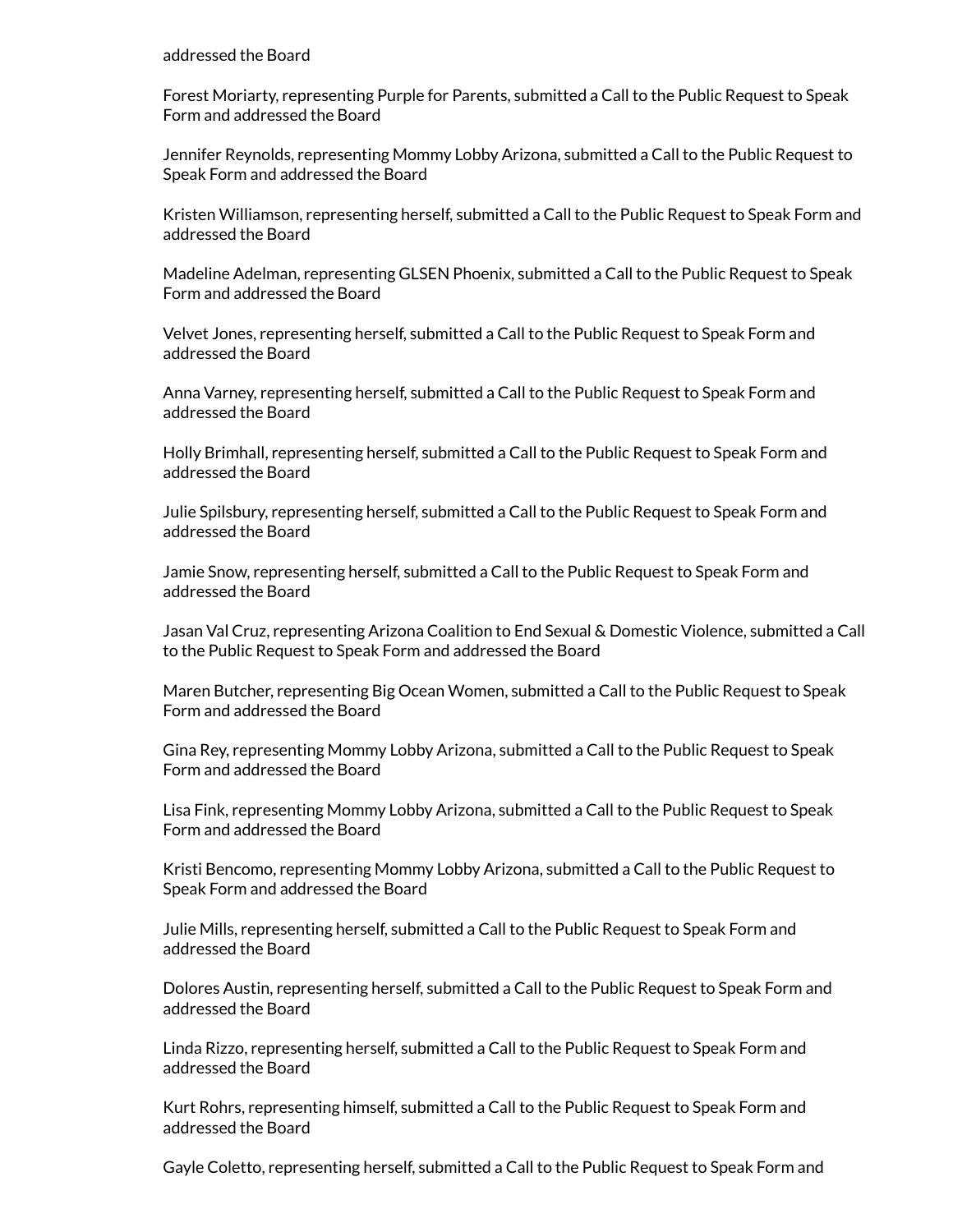#### addressed the Board

Michelle Ballantyne, representing herself, submitted a Call to the Public Request to Speak Form and addressed the Board

Janette Hansen, representing herself, submitted a Call to the Public Request to Speak Form and addressed the Board

Christine Hitchcock, representing herself, submitted a Call to the Public Request to Speak Form and addressed the Board

Betty Breeden, representing herself, submitted a Call to the Public Request to Speak Form and addressed the Board

Cara Palmer, representing herself, submitted a Call to the Public Request to Speak Form and addressed the Board

Holly Ray, representing herself, submitted a Call to the Public Request to Speak Form and addressed the Board

Rustin Pearce, representing LD 25 Republican Party, submitted a Call to the Public Request to Speak Form and addressed the Board

#### **The Board recessed at 1:50 p.m. and reconvened at 1:55 p.m.**

Veronica Corcoran, representing herself, submitted a Call to the Public Request to Speak Form and addressed the Board

Jodee Huish, representing herself, submitted a Call to the Public Request to Speak Form and addressed the Board

Marisol Garcia, representing Arizona Education Association, submitted a Call to the Public Request to Speak Form and addressed the Board

Dorene Haley, representing herself, submitted a Call to the Public Request to Speak Form and addressed the Board

Tory Roberg, representing Secular Coalition for Arizona, submitted a Call to the Public Request to Speak Form and addressed the Board

Roberta Stapley, representing Family Dynamics International, submitted a Call to the Public Request to Speak Form and addressed the Board

Alma Engel, representing herself, submitted a Call to the Public Request to Speak Form and addressed the Board

Nicholas Martin, representing himself, submitted a Call to the Public Request to Speak Form and addressed the Board

Cipprian Jivcu, representing himself, submitted a Call to the Public Request to Speak Form and addressed the Board

Merissa Hamilton, representing herself, submitted a Call to the Public Request to Speak Form and addressed the Board

Chris King, representing himself, submitted a Call to the Public Request to Speak Form and addressed the Board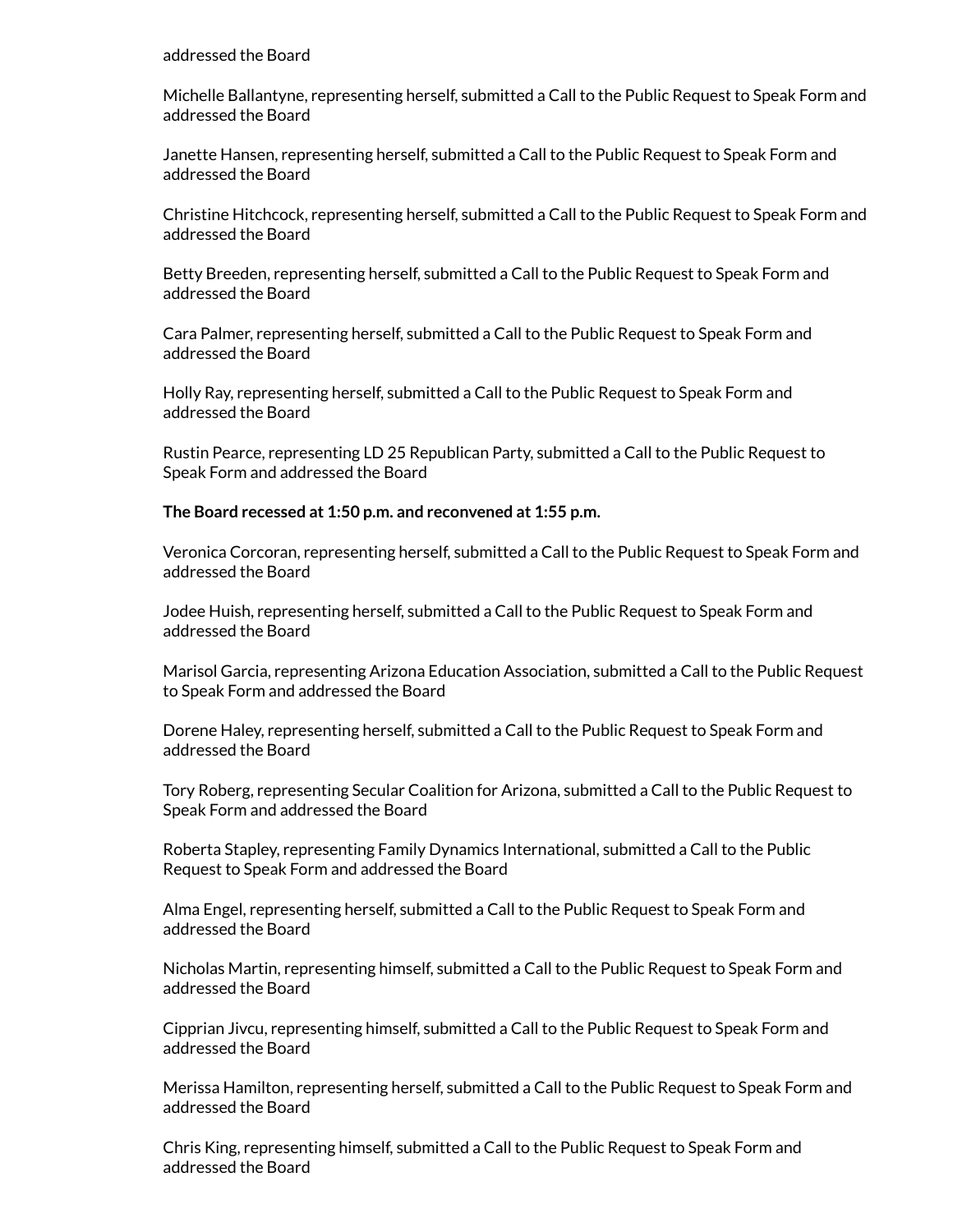Sean Rickert, representing Pima Unified School District, submitted a Call to the Public Request to Speak Form and addressed the Board

Dr. Mark Joraanstad, representing the Arizona School Administrators, submitted a Call to the Public Request to Speak Form and addressed the Board

Rebecca McHood, representing herself, submitted a Call to the Public Request to Speak Form but was not present and did not address the Board

Kary Perez, representing Purple for Parents, submitted a Call to the Public Request to Speak Form but was not present and did not address the Board

Jennifer Lewis, representing LD 12 Rita District, submitted a Call to the Public Request to Speak Form but was not present and did not address the Board

Paul Parisi, representing 4Tucson, submitted a Call to the Public Request to Speak Form but was not present and did not address the Board

Dr. Bob Branch, representing himself, submitted a Call to the Public Request to Speak Form but was not present and did not address the Board

Dr. Anne Hawkins, representing herself, submitted a Call to the Public Request to Speak Form but was not present and did not address the Board

#### 5. GENERAL SESSION

A. Presentation, discussion and possible action to open rulemaking procedures on R7-2-303 Sex Education

The Board held discussion around possible action to open rulemaking procedures on R7-2- 303 Sex Education.

No motion was made for this item.

B. Presentation, discussion and possible action to open rulemaking procedures on Article 10 and Article 11 School District Procurement

It is recommended the Board open rulemaking procedures on Article 10 and Article 11 regarding School District Procurement.

Motion passed 7-0.

Motion made by: Patricia Welborn Motion seconded by: Michele Kaye Voting: Calvin Baker - Yes Patricia Welborn - Yes Christine Burton - Yes Michele Kaye - Yes Lucas Narducci - Yes Kathy Hoffman - Yes Armando Ruiz - Yes

6. STUDY SESSION: Presentation and discussion regarding A-F component scoring and an A-F Accountability model for school districts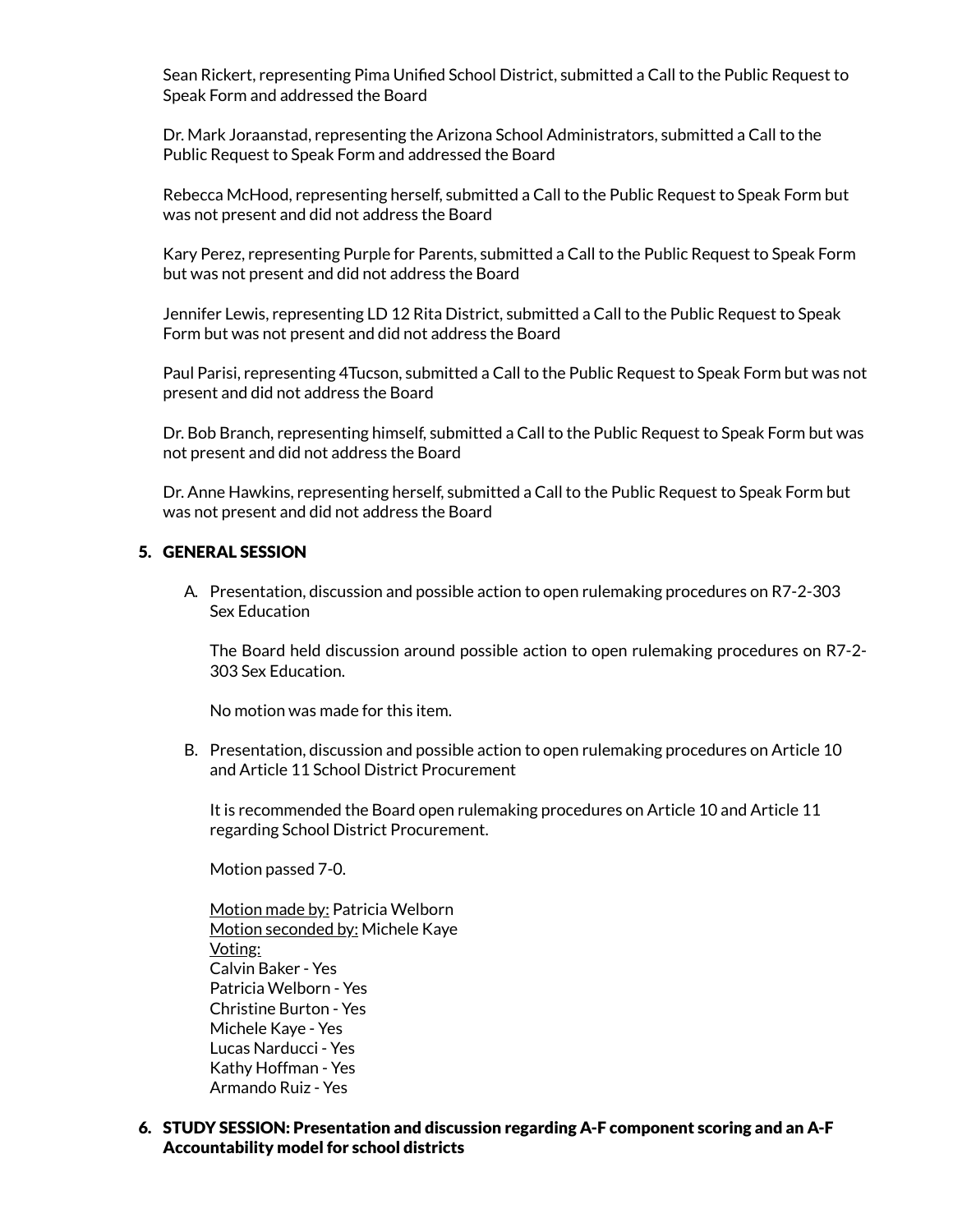Item 6 was tabled for the August Board meeting.

### 7. CALL TO THE PUBLIC

No Request to Speak forms were submitted.

### 8. CONSENT AGENDA - CERTIFICATION ENFORCEMENT ACTIONS

A motion was made to approve items 8A1-8A4, 8B and 8C.

Motion passed 7-0.

Motion made by: Calvin Baker Motion seconded by: Michele Kaye Voting: Calvin Baker - Yes Patricia Welborn - Yes Christine Burton - Yes Michele Kaye - Yes Lucas Narducci - Yes Kathy Hoffman - Yes Armando Ruiz - Yes

- A. Approval of the voluntary surrender of the educator certificates held by:
	- 1. Laurie Brown, Case no. C-2018-199
		- a. Laurie Brown, Case no. C-2018-199 Supporting Documents
	- 2. Sarah Eary, Case no. C-2016-594
		- a. Sarah Eary, Case no. C-2016-594 Supporting Documents
	- 3. Susan Haskell, Case no. C-2017-535
		- a. Susan Haskell, Case no. C-2017-535 Supporting Documents
	- 4. Andrew Hensley, Case no. C-2018-390
		- a. Andrew Hensley, Case no. C-2018-390 Supporting Documents
- B. Approval of the permanent revocation of any and all educator certificates, pursuant to A.A.C. R7-2-1307(A), held by:
	- 1. Larry Canepa, Case no. C-2018-284
		- a. Larry Canepa, Case no. C-2018-284 Supporting Documents
- C. Approval of the permanent revocation of any and all educator certificates, pursuant to A.R.S. § 15-550, held by Ted Komada, Case no. C-2018-032
	- 1. Ted Komada, Case no. C-2018-032
		- a. Ted Komada, Case no. C-2018-032 Supporting Documents

#### 9. CALL TO THE PUBLIC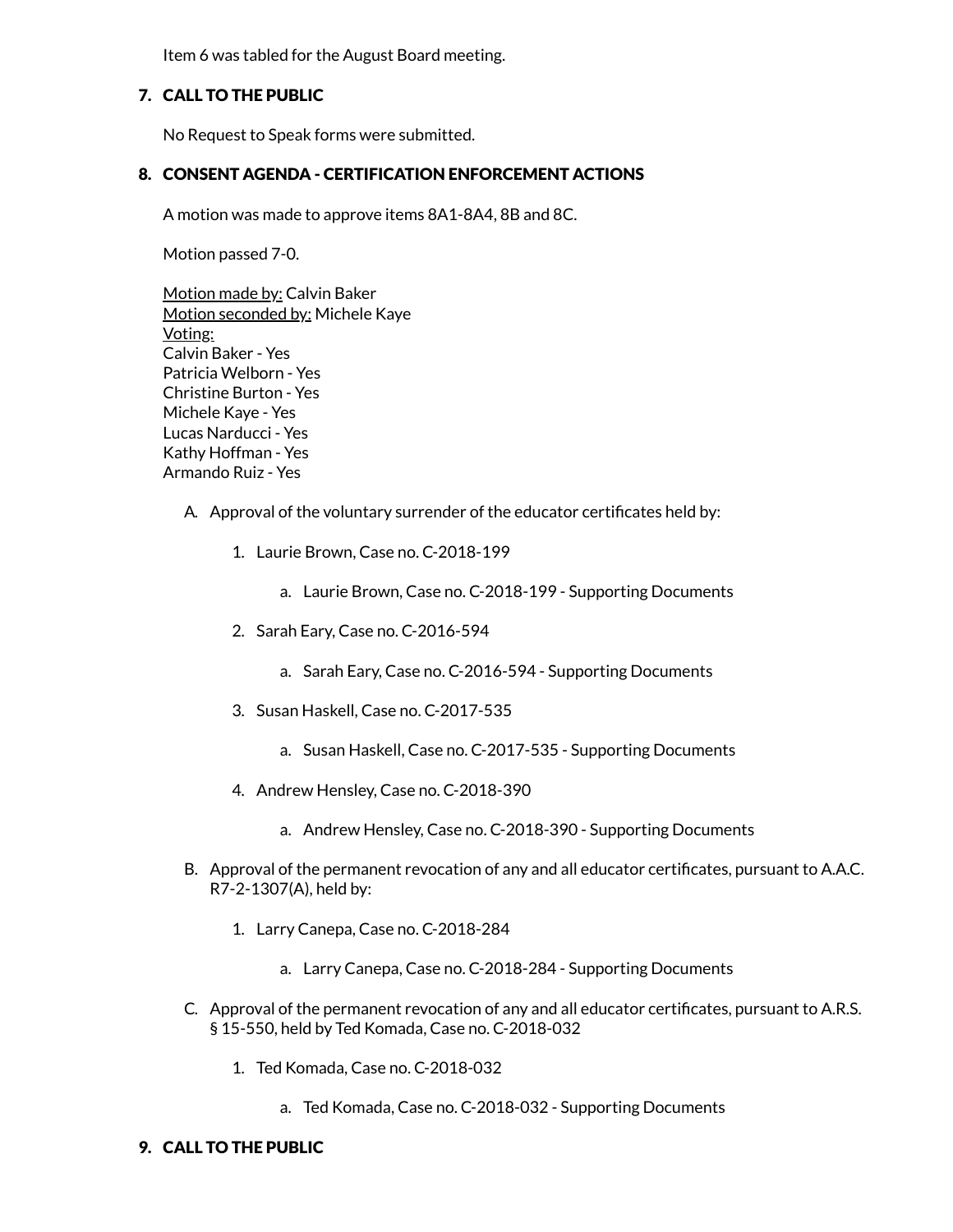Tori Carrasco, representing herself, submitted a Call to the Public Request to Speak Form and addressed the Board.

### 10. GENERAL SESSION - CERTIFICATION ENFORCEMENT ACTIONS

Superintendent Hoffman pulled item 10A5 for discussion.

A motion was made to approve items 10A1-10A4 and 10A6-10A8.

Motion passed 7-0.

Motion made by: Patricia Welborn Motion seconded by: Kathy Hoffman Voting: Calvin Baker - Yes Patricia Welborn - Yes Christine Burton - Yes Michele Kaye - Yes Lucas Narducci - Yes Kathy Hoffman - Yes Armando Ruiz - Yes

- A. Presentation, discussion and possible action to approve the Negotiated Settlement Agreements for:
	- 1. Elynn Colaianni, Case no. C-2018-311
		- a. Elynn Colaianni, Case no. C-2018-311 Supporting Documents
	- 2. David Cox, Case no. C-2017-597
		- a. David Cox, Case no. C-2017-597 Supporting Documents
	- 3. Terrence Culver, Case no. C-2017-307
		- a. Terrence Culver, Case no. C-2017-307 Supporting Documents
	- 4. James Hepting, Case no. C-2018-616
		- a. James Hepting, Case no. C-2018-616 Supporting Documents
	- 5. Leann Higbee, Case no. C-2018-110

Members held discussion around this item.

It is recommended that the State Board of Education accept the Negotiated Settlement Agreement, with conditions, for Leann Higbee, and that all states and territories be so notified.

Motion passed 6-1. Superintendent Hoffman abstained from voting.

Motion made by: Patricia Welborn Motion seconded by: Michele Kaye Voting: Calvin Baker - Yes Patricia Welborn - Yes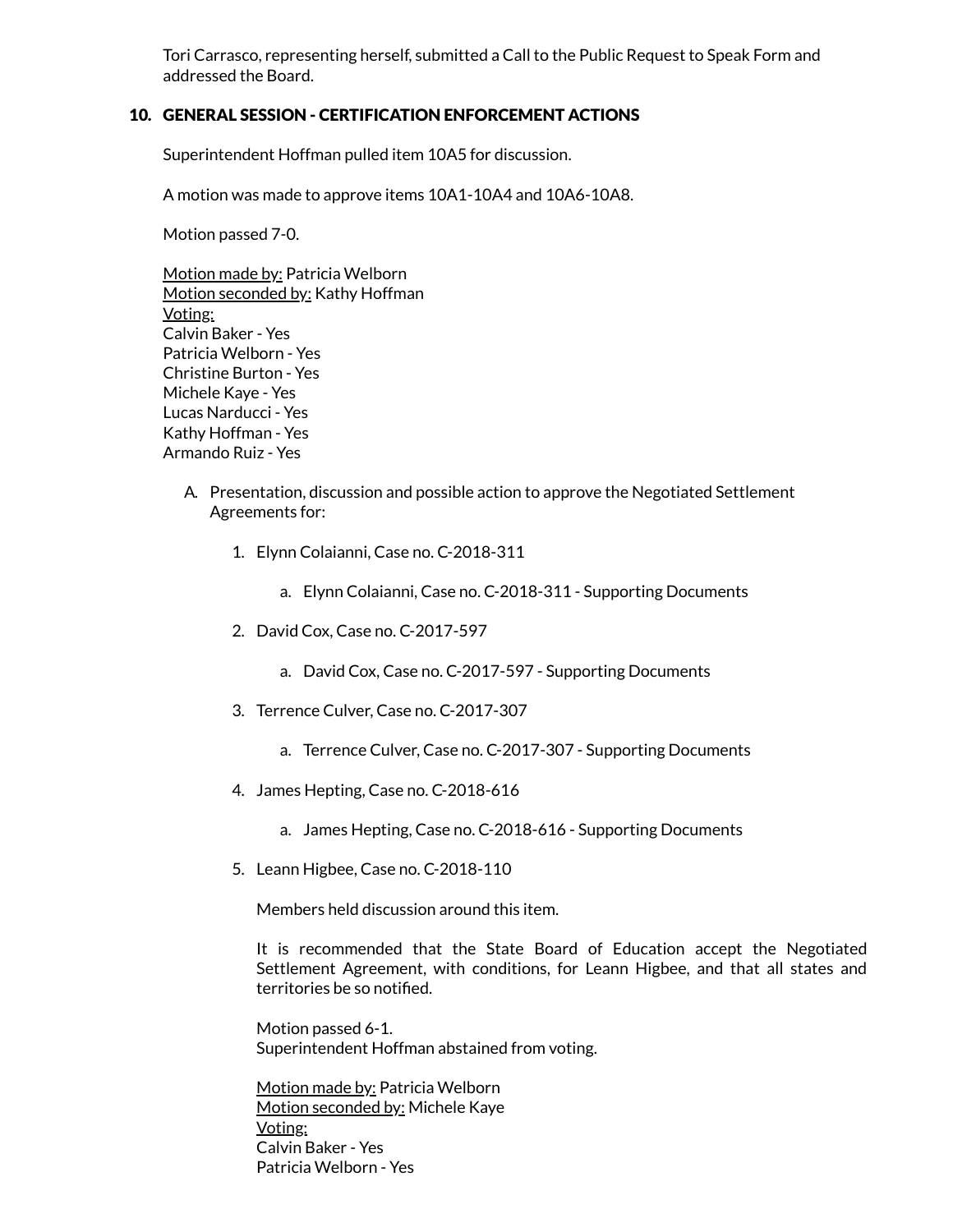Christine Burton - Yes Michele Kaye - Yes Lucas Narducci - Yes Kathy Hoffman - Abstain Armando Ruiz - Yes

- a. Leann Higbee, Case no. C-2018-110 Supporting Documents
- 6. Daniel Reisenbigler, Case no. C-2019-046
	- a. Daniel Reisenbigler, Case no. C-2019-046 Supporting Documents
- 7. Adriana Schmidlin, Case no. C-2017-837
	- a. Adriana Schmidlin, Case no. C-2017-837 Supporting Documents
- 8. Craig Young, Case no. C-2018-416
	- a. Craig Young, Case no. C-2018-416 Supporting Documents
- B. Presentation, discussion and possible action on the findings of fact, conclusions of law and recommendation of the Professional Practices Advisory Committee to revoke the teaching certificate(s) of Nicholaus Collier, Case no. C-2018-339

It is recommended that the State Board of Education adopt the Findings of Fact, Conclusions of Law, and the Recommendation of the PPAC, and revoke the teaching certificate(s) of Nicholaus Collier, and that all states and territories be so notified.

Motion passed 7-0.

Motion made by: Michele Kaye Motion seconded by: Calvin Baker Voting: Calvin Baker - Yes Patricia Welborn - Yes Christine Burton - Yes Michele Kaye - Yes Lucas Narducci - Yes Kathy Hoffman - Yes Armando Ruiz - Yes

- 1. Nicholaus Collier, Case no. C-2018-339 Supporting Documents
- C. Presentation, discussion and possible action on the findings of fact, conclusions of law and recommendation of the Professional Practices Advisory Committee to revoke the teaching certificate(s) of Marla Montes, Case no. C-2018-063, C-2018-063-2

It is recommended that the State Board of Education adopt the Findings of Fact, Conclusions of Law and the Recommendation of the PPAC, and revoke the teaching certificate(s) of Marla Montes, and that all states and territories be so notified.

Motion passed 7-0.

Motion made by: Calvin Baker Motion seconded by: Michele Kaye Voting: Calvin Baker - Yes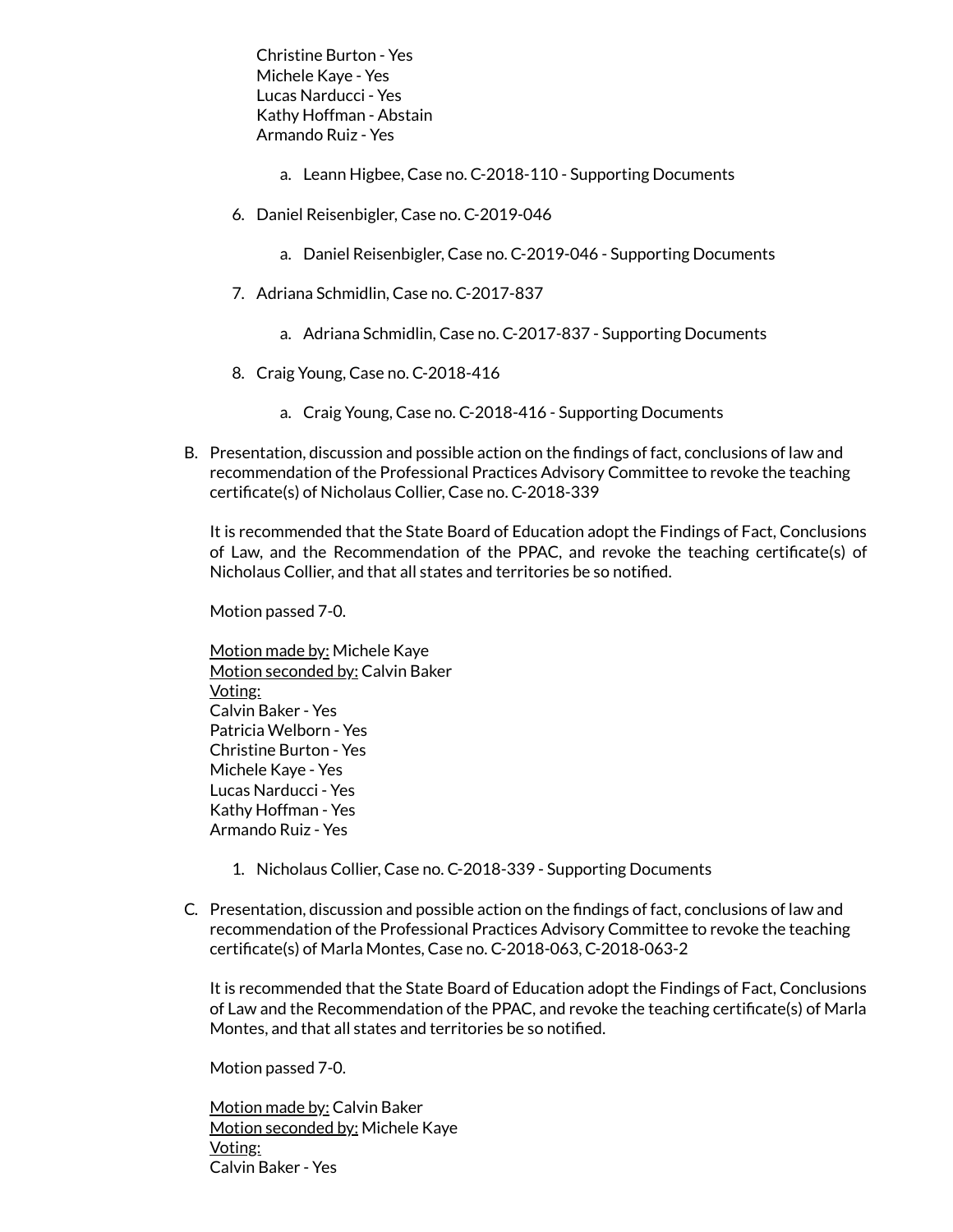Patricia Welborn - Yes Christine Burton - Yes Michele Kaye - Yes Lucas Narducci - Yes Kathy Hoffman - Yes Armando Ruiz - Yes

- 1. Marla Montes, Case no. C-2018-063, C-2018-063-2 Supporting Documents
- D. Presentation, discussion and possible action on the findings of fact, conclusions of law and recommendation of the Professional Practices Advisory Committee to revoke the teaching certificate(s) of Christopher Richardson, Case No. C-2017-658

It is recommended that the State Board of Education adopt the Findings of Fact, Conclusions of Law and the Recommendation of the PPAC, and revoke the teaching certificate(s) of Christopher Richardson, and that all states and territories be so notified.

Motion passed 7-0.

Motion made by: Calvin Baker Motion seconded by: Patricia Welborn Voting: Calvin Baker - Yes Patricia Welborn - Yes Christine Burton - Yes Michele Kaye - Yes Lucas Narducci - Yes Kathy Hoffman - Yes Armando Ruiz - Yes

- 1. Christopher Richardson, Case No. C-2017-658 Supporting Documents
- E. Presentation, discussion and possible action on the findings of fact, conclusions of law and recommendation of the Professional Practices Advisory Committee to approve the application for certification(s) of Stacey Brand, Case no. C-2018-341-2R

It is recommended that the State Board of Education adopt the Findings of Fact, Conclusions of Law and the Recommendation of the PPAC, and approve the application for certication of Stacey Brand.

Motion passed 7-0.

Motion made by: Michele Kaye Motion seconded by: Calvin Baker Voting: Calvin Baker - Yes Patricia Welborn - Yes Christine Burton - Yes Michele Kaye - Yes Lucas Narducci - Yes Kathy Hoffman - Yes Armando Ruiz - Yes

- 1. Stacey Brand, Case no. C-2018-341-2R Supporting Documents
- F. Presentation, discussion and possible action on the findings of fact, conclusions of law and recommendation of the Professional Practices Advisory Committee to deny the application